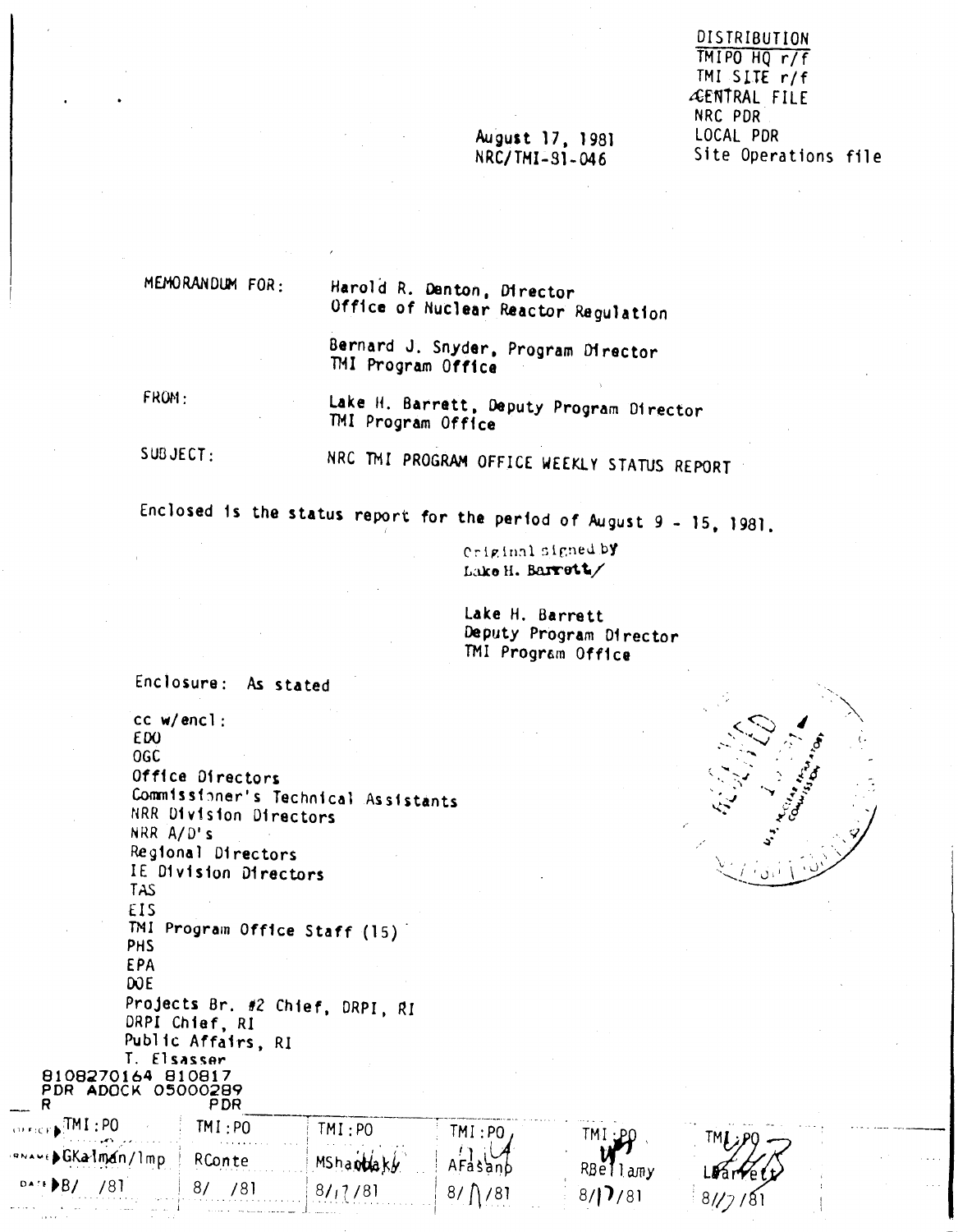## NRC TMI PROGRAM OFFICE WEEKLY STATUS REPORT

~cek of August 9 - 15, 1981

#### Plant Status

Core Cooling Mode: Heat transfer from the reactor coolant system (RCS) loops to Reactor Building ambient.

Available Core Cooling Modes: Decay heat removal systems. Long term cooling "B" (once through steam generator-B)

RCS Pressure Control Mode: Standby Pressure Control (SPC) System.

Backup Pressure Control Modes: Mini Decay Heat Removal (MDHR) System. Decay Heat Removal (DHR) System.

Major Parameters (as of 0500, August 7, 1981) (approximate values) Average Incore Thermocouples: 119°F Maximum Incore Thermocouple: 142°F

RCS Loop Temperatures

| Hot Leg      | 118°F                     | R<br>121°F      |
|--------------|---------------------------|-----------------|
| Cold Leg (1) | $74^{\circ}$ F<br>$75°$ F | 75°F<br>$76°$ F |

RC~ Pressure: 97 psig

Reactor Building: Temperature: 77°F Water level: Elevation 290.96 ft. (8.46 ft. from floor) via penetration 401 manometer<br>-0.3 psia Pressure: -0.3 psig Concentration: 4.9 x 10-5 uCi/ml Kr-85 (Sample taken 8/12/81)

# Effluent and Environmental (Radiological) Information

1. Liquid effluents from the TMI site released to the Susquehanna River after processing, were made within the regulatory limits and in accordance with NRC requirements and City of Lancaster Agreement dated February 27. 1980.

During the period August 7, 1981 through August 13, 1981, the effluents contained no detectable radiuactivity at the discharge point and individual effluent sources which originated within Unit 2 contained no detectable radioactivity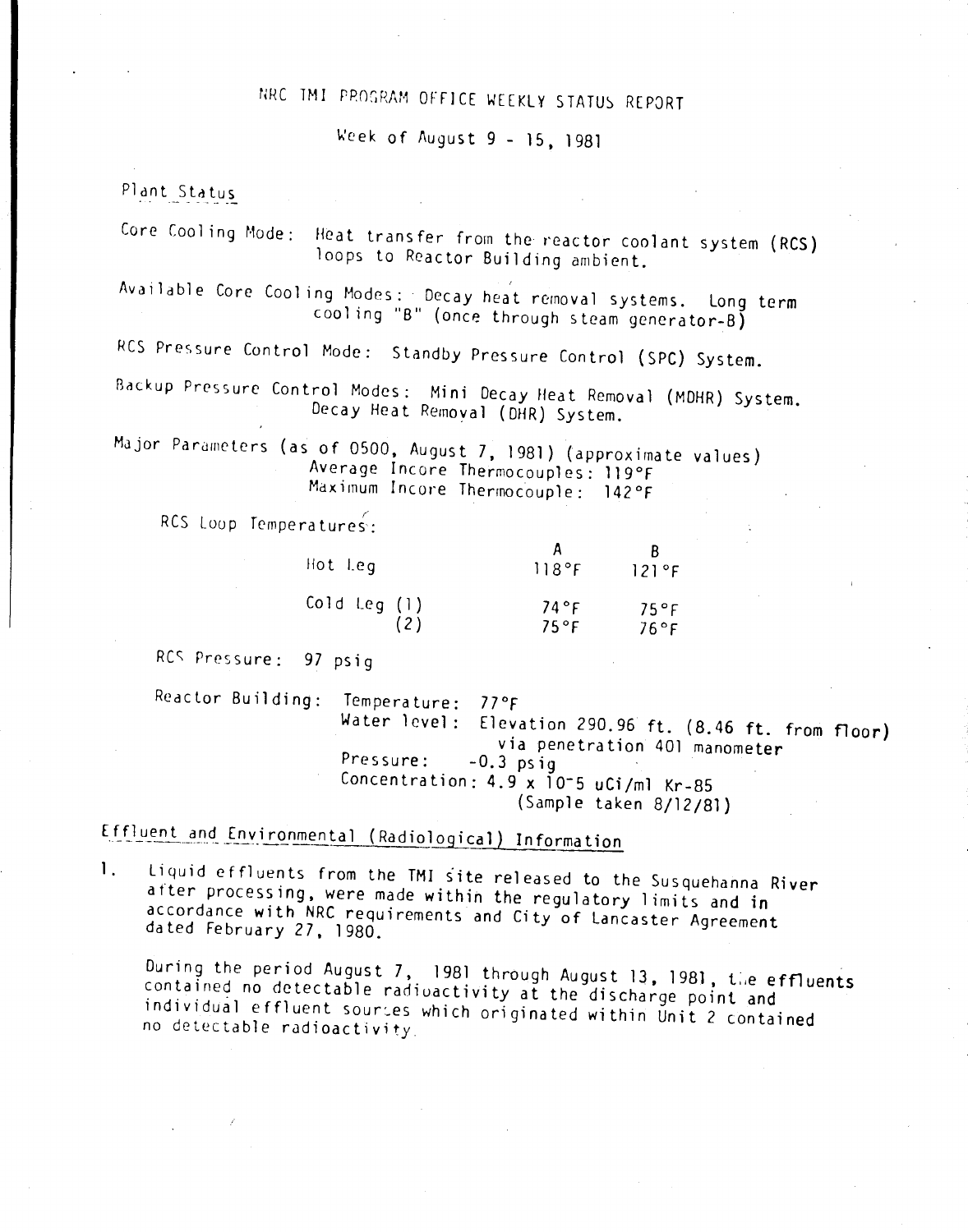- Environmental Protection Agency (FPA) [11] Data. The EPA announced on July 6, 1981 that, due to a new snipping procedure for Kr-85 samples to the laboratory, the results for the Kr-85 environmental monitoring stations around TMI will not always be available on a weekiy basis. The NRC will report these results as they become available.
	- No radiation above normally occurring background levels was detected in any of the samples collected from the EPA's air and gamma rate networks during the period from August 5, 1981 through August 13, 1981.
- NRC Environmental Data. Results from NRC monitoring of the environ-3. ment around the TMI site were as follows:
	- The following are the NRC air sample analytical results for the onsite continuous air sampler:

 $1 - 131$  $Cs - 1.37$ Sample Period  $(uCi/cc)$  $(uCi/cc)$ HP-280 August 5, 1981 - August 12, 1981  $8.8$  E-14  $8.8$  E-14

- Licensee Radioactive Material and Radwaste Shipments. 4.
	- On Monday, August 10, 1981, a 40 ml Unit 2 reactor coolant  $$ sample was sent to Babcock and Wilcox (B&W), Lynchburg, Virginia.
	- On Monday, August 10, 1981, one 6' x 6' EPICOR-I dewatered resin liner (liner P-4) from Unit I was shipped to Chem-Nuclear Systems, Incorporated, Barnwell, South Carolina.
	- On Tuesday, August 11, 1981, one 6' x 6' EPICOR-I dewatered resin liner (liner P-2) from Unit I was shipped to Chem-Nuclear Systems Incorporated, Barnwell, South Carolina.
	- On Wednesday, August 12, 1981, one 6' x 6' EPICOR-I dewatered  $$ resin liner (liner P-6) from Unit I was shipped to Chem-Nuclear Systems Incorporated, Barnwell, South Carolina.
	- On Thursday, August 13, 1981, 60 drums containing Unit 1 and Unit 2 contaminated laundry were shipped to Tri-State Industrial Laundries, Utica, New York.

#### Major Activities

 $\mathsf{2}$ .

Submerged Demineralizer System. Processing of the third batch of  $\mathbf{1}$ . Reactor Coolant Bleed Tank (RCBT) water was completed on August 9, 1981. Preliminary results indicated that the loading on the first zeolite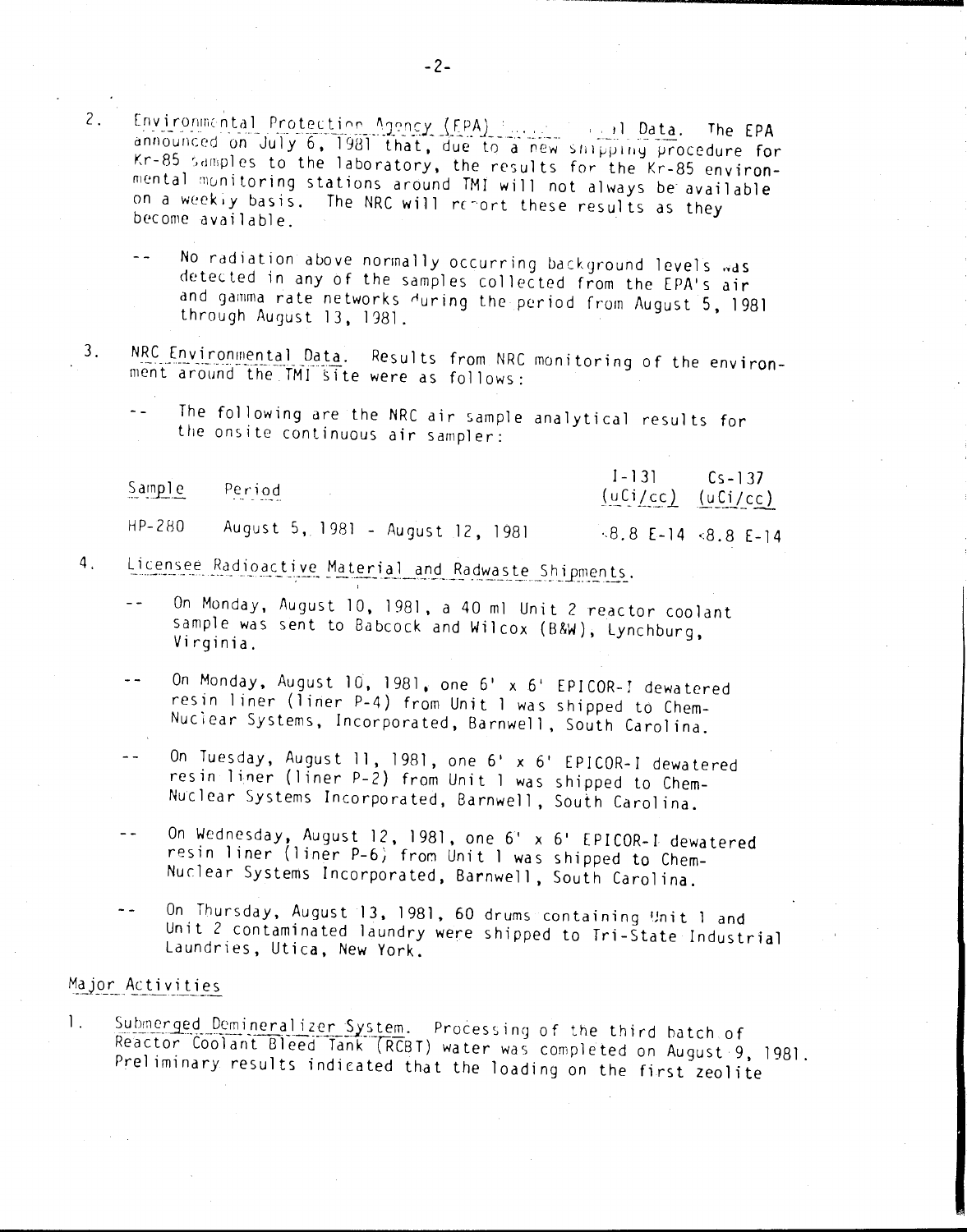ion exchange vessel is approximately 780 Ci for (s-137 and 400 Ci of Sr-gO and the loading on the second zeolite ion exchange vessel is approximately 0.4 Ci of Cs-137 and 6 Ci of Sr-90. This loading represents greater than 99% removal of these radioactive materials from the process stream.

An outage to incorporate minor system modifications is in progress. Staging and processing of reactor building sump water is expected to start the first part of September 1981.

2. Solid Waste Storage Module Status. EPICOR-I waste liner shipments to Barnwell. South Carolina are continuing. EPICOR-I was a deminera1 izer system used for the treatment of Unit 1 liquid radioactive waste. A total of seven EPICOR-I liners and forty-nine EPICOR-II prefilters currently remain on site. The storage Module "A", which went into service in January 1980 contains 45 EPICOR-II prefilters and 3 EPICOR-I spent resin liners; Module "B" contains 4 EPICOR-I liners, 4 EPICOR-II prefilters and a 200 ft.<sup>3</sup> Unit 1 spent resin waste liner. The actual cell locations of these waste liners are shown in attachments 1 and 2.

Sample analysis on the waste storage module sump continues to in icate that the liners are not degrading. Hydrogen and combustible gas analysis around the storage module shield blocks and sump area indicate non-detectable «0.1%) levels.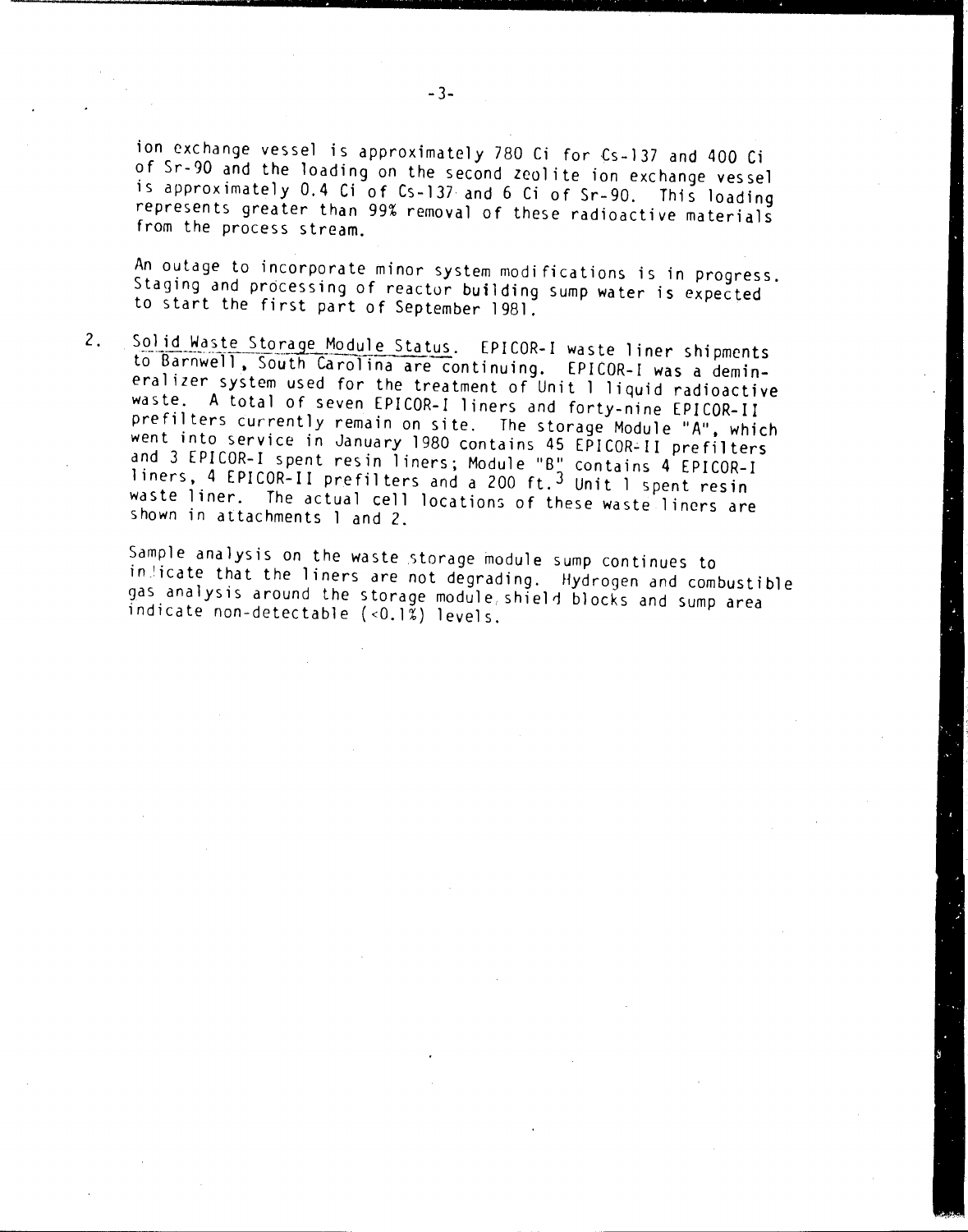### Future Meetings

- 1. On Tuesday, September 1, 1981, the Advisory Panel for the Decontamindtion of Three Mile Island Unit 2. will meet from 7:00 p.m. to 10:00 p.m. at the Hol iday Inn. 23 South Second Street in Harrisburg. to discuss current activities at TMI. This meeting will be open for public observation.
- 2. On Thursday. September 3. 1981. Lake Barrett will address the Middletown Rotary Club to give an update on the decontamination and cleanup efforts at TMI.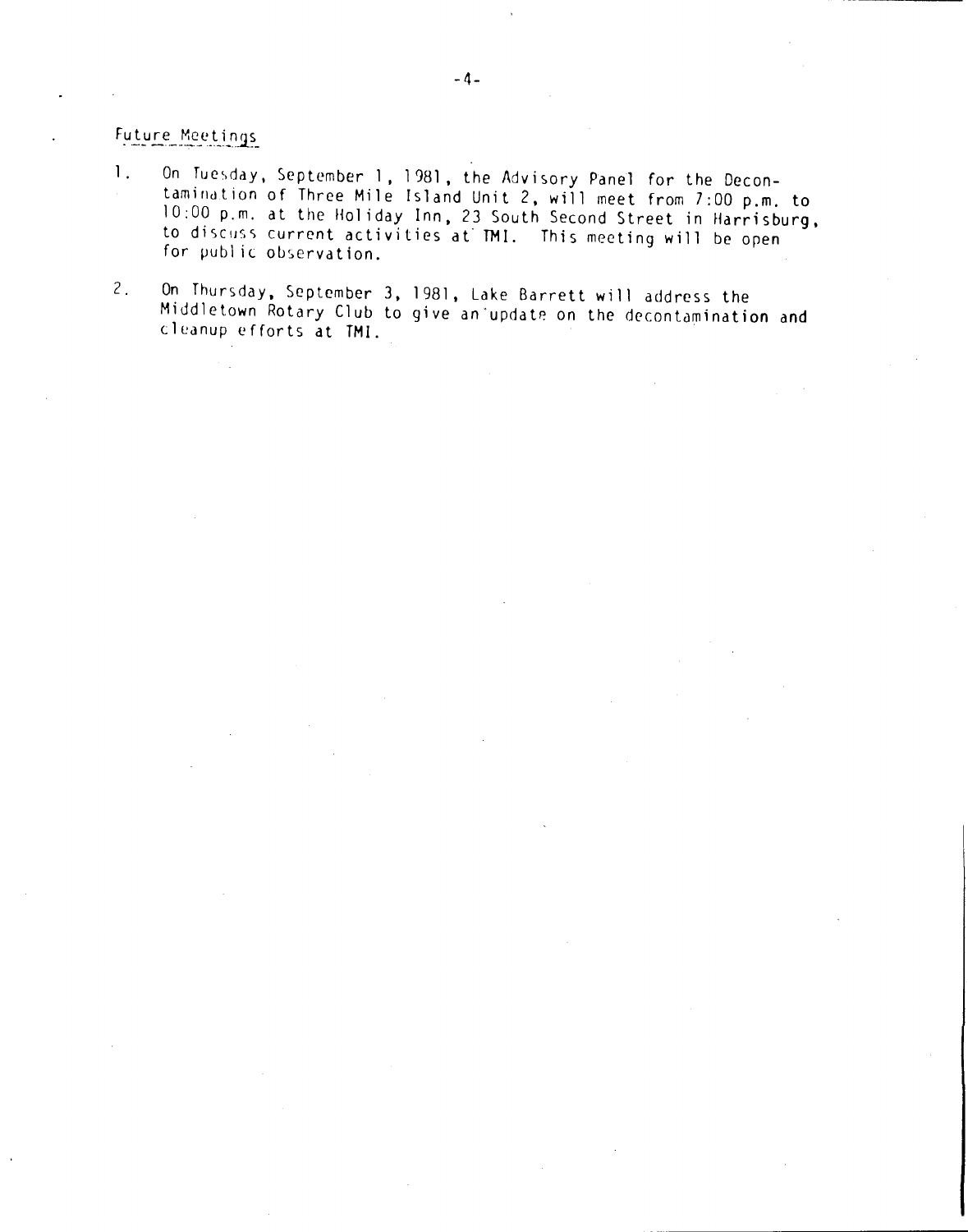$P-\hat{B}$ - 49  $-10$  $\mathsf{f}^{\dagger}\mathsf{f}$  $P - 7$  $PF-S$ 7F-45  $P$  $F - 3$ 2F-12  $PT-15$ ıĩ  $\overline{R}$  $\overline{10}$ ī  $PF-II$  $PF-47$  $PF - 13$ - 46  $PF-14$ ₽F ïï íź .<br>15  $\tilde{'}$ َوْ ا  $PF - 48$  $PF-18$  $PF-4$  $PF-17$ 24 דכ  $\tilde{\bm{z}}$ T  $\sum_{i=1}^{n}$  $\overline{17}$  $P - H$  $PF - 6$  $PF-19$  $PF-91$  $\widetilde{\mathcal{F}}$  $\epsilon$ ەت  $\widetilde{26}$  $\overline{27}$  $\overline{2}$ ------<br>PF-27  $PF-20$  $\overline{PF-23}$  $PF-21$  $PF-22$  $\mathcal{E}$  $\overline{36}$  $\widetilde{z}$ 34  $\mathfrak{Z}$  $\frac{1}{P}F - 24$  $\overline{PF}$ -25  $PF-26$  $\overline{PF}$ -28 42 41  $\overline{31}$  $\mathfrak{Z}$ 10 37  $\overline{P}$ F-1  $\overline{PF-32}$  $PF-3I$  $PF-29$  $\overline{PF-33}$  $PF-30$ Ÿ7 YP  $\widetilde{46}$  $\widetilde{\mathbf{y}}$ 44 YЗ  $-72$  $PF-35$  $PF-36$  $PF-34$  $PT-32$ <u>ح تی</u> 5 3 30 <u>51</u> 49  $PF-43$  $PF-40$ ·39  $5 - 3$ Lo 59  $50$  $57$  $56$ ىمى MC  $\boldsymbol{\mathsf{A}}$ Attachmentnent11